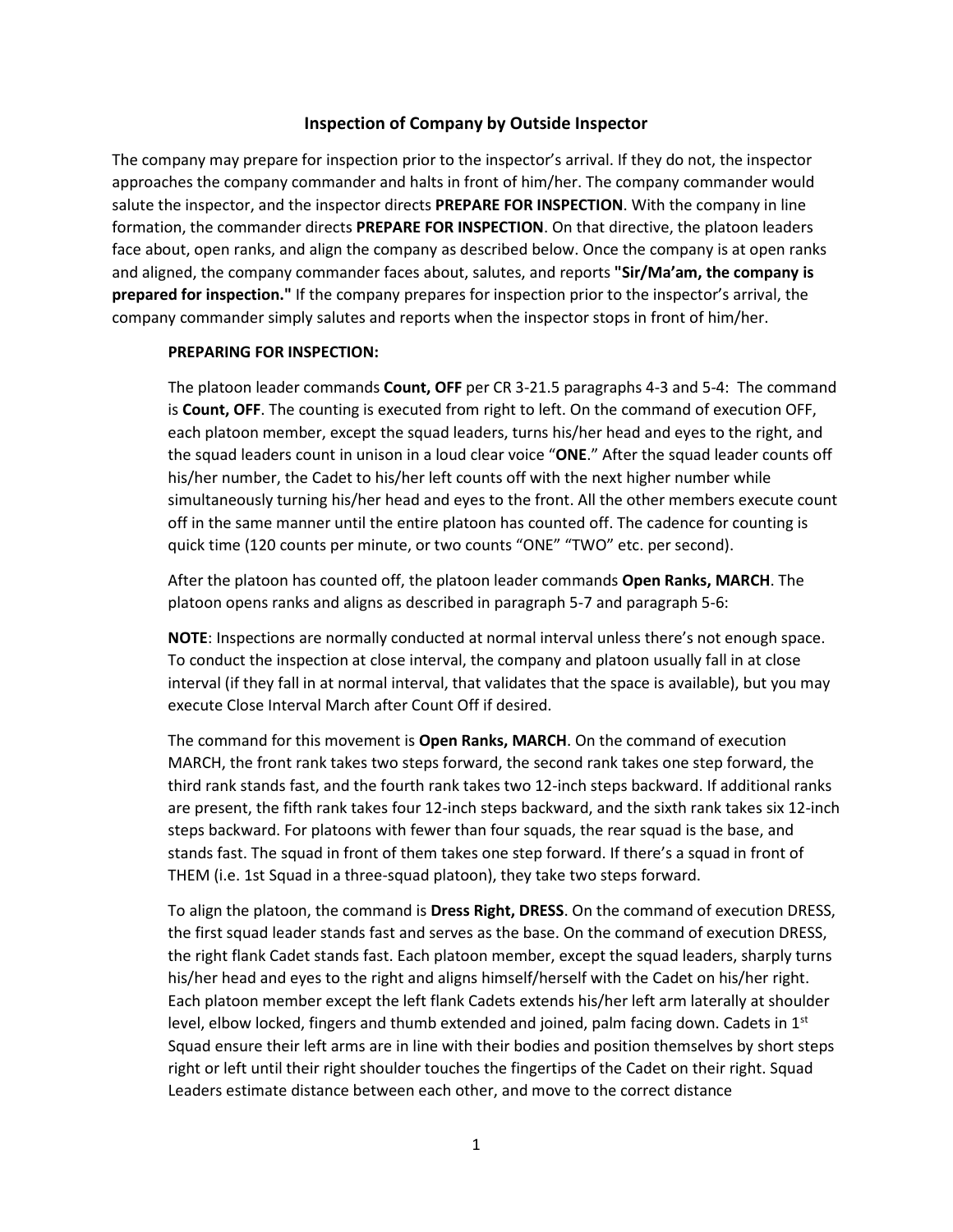(approximately 40 inches) using small steps. Platoon members in  $2<sup>nd</sup>$ ,  $3<sup>rd</sup>$ , and  $4<sup>th</sup>$  Squads execute as the first squad, (putting their left arms up and turning heads to the right), except that each squad member raises the left arm only for uniformity, actually covering (glancing out the corner of the left eye) on the cadet to their front, and aligning themselves directly behind the person in front of them, regardless of the length of their arm. If the platoon is to align on an element to the right (i.e.  $2^{nd}$  Platoon aligns on  $1^{st}$  Platoon), the squad leaders turn their head and eyes to the right and align themselves with that element.

The platoon leader faces to the Half Left (Half Right for  $2^{nd}$ , & subsequent platoons) in marching and marches (on the command of execution DRESS) by the most direct route to a position on line with the first squad, halts one step from the squad leader or left flank cadet, and faces down the line. From this position, he/she verifies the alignment of the first squad, directing the cadet to move forward or backward, as necessary, calling them by name or number: "Cadet Jones, forward 2 inches; Number eight, backward 4 inches." The platoon leader remains at Attention, taking short steps to the right or left as necessary, to see down the squad (without leaning his/her body right or left).

**NOTE**: *Face in Marching* (paragraph 1-16) is often used by individuals (Platoon Sergeant and above) to reposition themselves within a formation. Bottom line is it is a pivot from the halt, stepping off in the new direction (left, right, or half-left/right) with the left foot. To the left, execute the pivot and step 90-degrees (or 45-degrees) to the left with a 24-inch step. To the right, step in one count by swinging the left foot over the stationary right foot, and continue marching in the new direction.

Having aligned the first squad, the platoon leader, after centering himself/herself on the first squad, faces to the left (right for  $2^{nd}$ , & subsequent platoons) in marching, taking three (since they're at open ranks) short steps to the next squad, halts, faces down the line, and aligns the squad in the same manner.

After the last squad is aligned, the platoon leader centers himself/herself on the squad by taking short steps left or right, faces to the right (left for  $2^{nd}$  & subsequent platoons) in marching, returns to his/her position (centered on the platoon), halts perpendicular to the formation, faces to the left (right), and commands **Ready, FRONT**.

**NOTE**: When the platoon dresses as part of a larger formation, all squad leaders turn their heads and eyes to their right and align themselves on the unit to their right. The platoon sergeant aligns the platoon from the left flank rather than from the right flank when his platoon is not formed as the right flank platoon.

On the command of execution FRONT, each squad member returns sharply to the Position of Attention.

At this point, the platoon is ready to be inspected.

**NOTE**: During the inspection, the guidon bearer, officers, and noncommissioned officers *not in ranks* assume the position of attention as the inspecting officer approaches their positions and resume the at ease position after they have been inspected.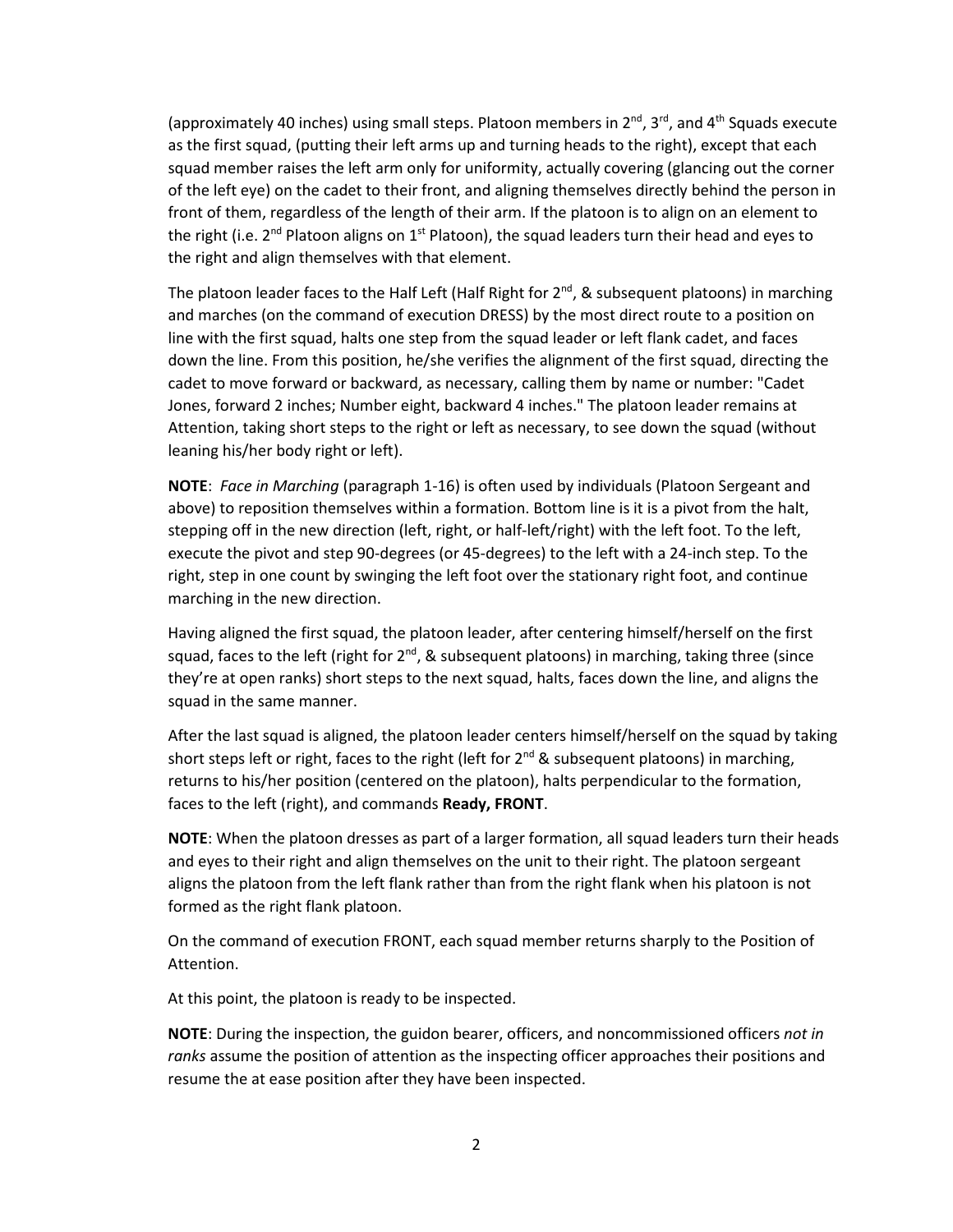**NOTE**: The inspector will usually invite the company commander to accompany him/her during the inspection. When so directed, the company commander takes a position at normal interval (close interval if the company is at close interval) to the left of the inspector. If this is a battalion with more than one company, the battalion commander will take the post to the inspector's left, with the company commander to the left of the battalion commander.

The inspector begins the inspection by stepping forward and inspecting the guidon bearer. He/she then faces to the half left in marching and proceeds to the right of the line. As he/she approaches the right flank platoon, the platoon leader commands (over his/her right shoulder) **Platoon, ATTENTION**. When the inspector has halted directly in front of him/her, he/she salutes and reports, **"Sir/Ma'am, the platoon is prepared for inspection**" (if an NCO is inspecting, salutes are not exchanged.) The inspector inspects the platoon leader. The inspector then directs the platoon leader to lead him/her through the inspection, faces to the half left in marching, and halts directly in front of the squad leader of the first squad. As the inspector faces to the half left in marching, the platoon leader faces to the right in marching, inclines, and halts directly in front of the second cadet in the first squad and on line with and at normal interval (close interval if the unit is formed at close interval) to the right of the inspector.

**NOTE**: The inspector halts at a position 15 inches in front of and centered on the cadet being inspected. The inspector remains at a *modified Position of Attention* moving his/her head and eyes only. After inspecting at the center position, he/she takes a short step forward and to the left and inspects, returns to the center and steps forward and to the right and inspects, and returns to the center position. While he/she is doing this, he/she may ask the cadet questions or engage the cadet in conversation. Having inspected the first cadet, the inspector *faces to the right as in marching* and takes two (one if at close interval) steps, halts, and faces the next cadet at the appropriate distance. The inspector continues down the line and inspects all cadets in this manner. To save time the inspector may skip the steps to the left and right, focusing on the uniform and information drawn from the cadet.

The other platoon leaders execute the same actions as the inspector approaches their platoons.

**NOTE**: As soon as the platoon leader and inspector have halted in front of the first two cadets in the squad, the platoon leader commands **Second, Third, and Fourth Squads** (name just the squads you have in the formation)**, AT EASE**. When moving from cadet to cadet during the inspection, the inspector platoon leader and company commander simultaneously face to the right in marching, take two short steps (one step if the company is at close interval), halt, and face to the left. After the inspector has inspected the last cadet in the front rank, the platoon leader hesitates momentarily and allows the inspector to precede him/her as he/she inspects the front rank from the rear. As the inspector begins to inspect the rear of each rank, the platoon leader commands the next squad to Attention. As they begin to inspect the next rank, the platoon leader commands the last rank inspected to At Ease. Normally, when inspecting the rear of each rank, the inspector conducts a walking inspection. As the inspector inspects the rear of the last cadet in each rank, he/she turns and halts directly in front of the squad leader of the next rank. The platoon leader turns and halts directly in front of the second cadet. The company and battalion commanders march past (behind) the inspector and assume their position to the inspector's left.